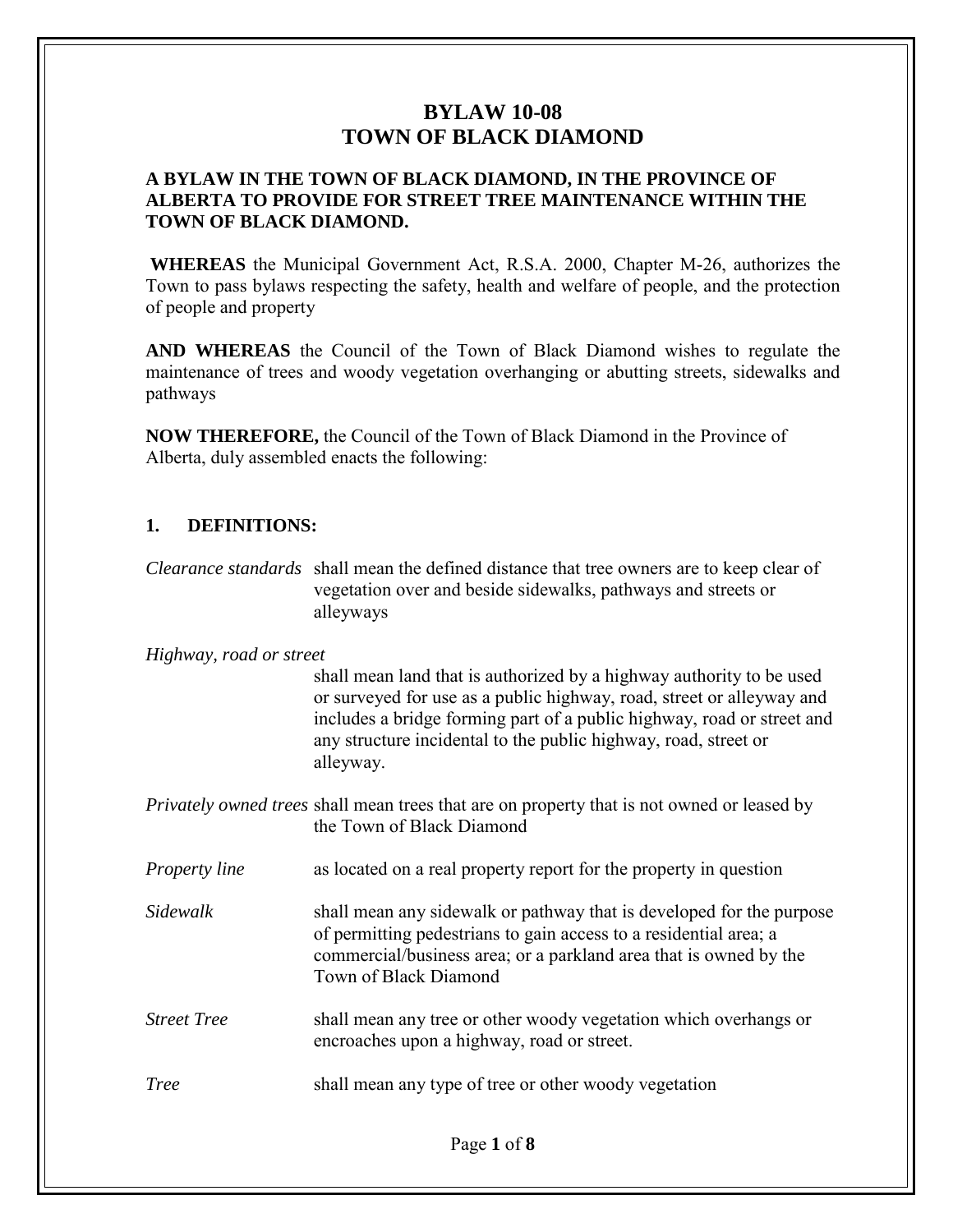*Trees partially on public property*

|                         | shall mean a tree where a portion of the trunk is located on the<br>property line                                                        |
|-------------------------|------------------------------------------------------------------------------------------------------------------------------------------|
| Town                    | shall mean the corporation of the Town of Black Diamond, or the area<br>contained within the boundaries thereof, as the context requires |
| <i>Woody vegetation</i> | shall mean any shrub, bush or other vegetation of a wood nature                                                                          |

### **2. RESPONSIBILITIES**

- **(a)** The Town of Black Diamond will maintain trees on Town-owned lands and portions of trees that are partially on town-owned and portions of trees that are partially on town-owned lands and partially on private property, which extend over streets, sidewalks and pathways within the municipality.
- **(b)** The Town of Black Diamond will cover all costs associated with trees on public property and partial costs on trees which border public and private property.
- **(c)** Trees on town-owned lands are the sole responsibility of the Town of Black Diamond. Any attempt to modify or remove such trees could result in punitive action by the Town being initiated.
- **(d)** Trees on private property are the responsibility of the property owner.
- **(e)** Privately owned trees which overhang public land are the sole responsibility of the property owner to maintain.

## **3. PROCEDURE**

- **(a)** When branches from trees are overhanging streets and/or sidewalks (town-owned land), the Town, at its own expense, may prune or remove the trees for the following issues, or if the tree is partially on municipally owned land and partially on private property, the town will pay partial expenses for the correction of the following issues:
	- **i)** interference with distribution of light from street lamps; or
	- **ii)** interference with the safe view of a traffic control device that cannot reasonably be placed otherwise or elsewhere; or
	- **iii)** trees which are dead or partially dead; or
	- **iv)** trees which are leaning over the street such as to provide less than 4.27 meters (14 feet) vertical clearance as measured at the curb line; or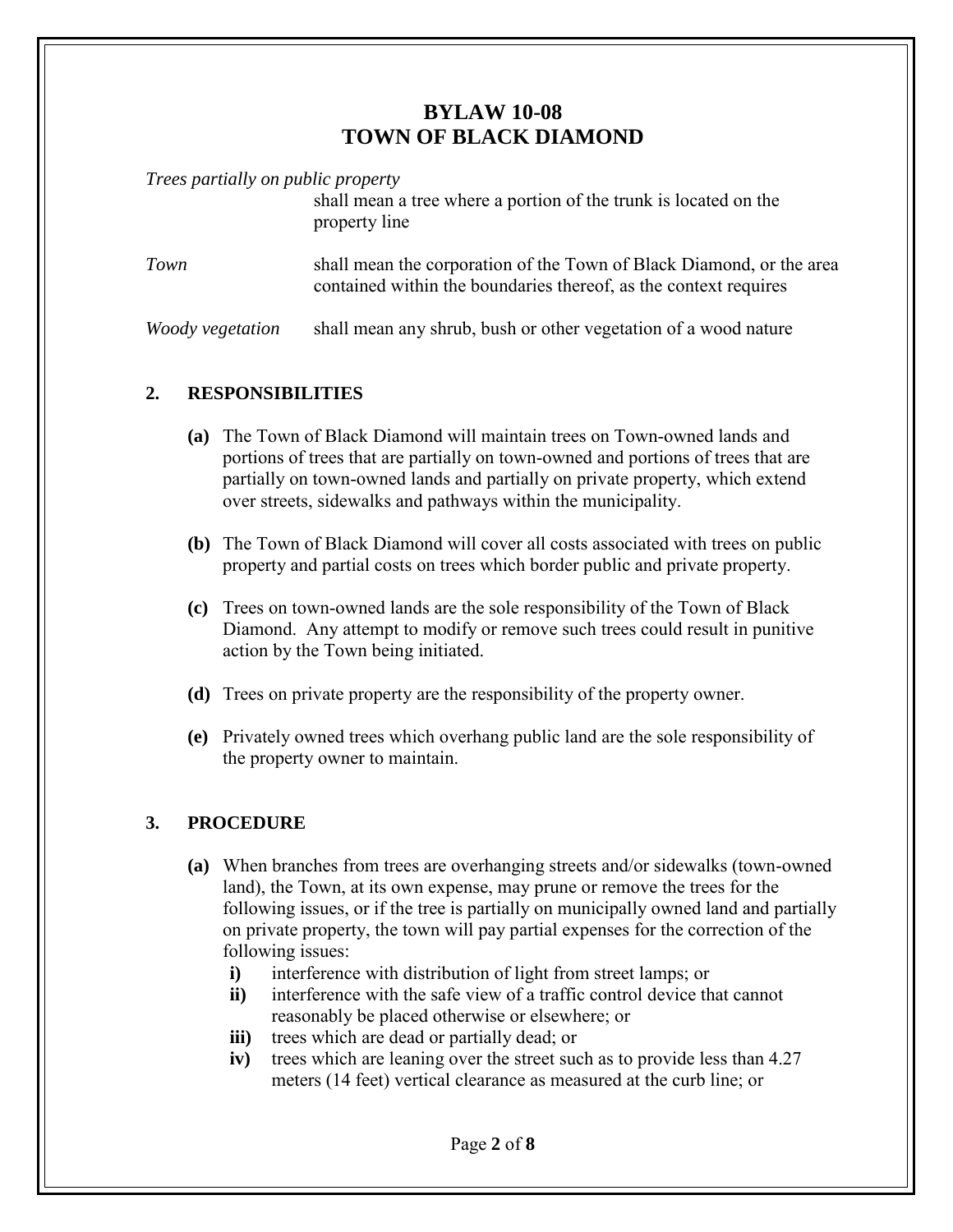- **v)** trees which are growing over a sidewalk such as to provide less than 2.44 meters (8 feet) vertical clearance; or
- **vi)** trees which are growing over a sidewalk or curb such as to provide less than 30.5 centimeters (1 foot) horizontal clearance from the edge of a sidewalk or curb; or
- **vii)** trees which have been vandalized; or
- **viii)** trees which have lost their structural stability and are deemed a hazard.
- **(b)** Trees being designated as a hazard are to be assessed by, and confirmed to be a hazard by, an ISA Certified Arborist.
- **(c)** For any tree care, the Town of Black Diamond recommends following good arboricultural practices, or the use of a certified arborist. The Town of Black Diamond uses the guidelines as set out in The Town of Black Diamond Tree Maintenance Guide" as set out in Schedule C of this bylaw.
- **(d)** Removal of any tree on publicly owned land will be at the sole discretion of the Parks & Recreation Manager.

### **4. NOTICE TO PRUNE TREES/VEGETATION**

- **(a)** When a problem is identified with any tree overhanging the sidewalk or street, as outlined in section 3(a) of this bylaw, a Notice to Prune Trees/Vegetation, as per Schedule A of this bylaw, will then be issued to the registered property owner.
- **(b)** The Initial Notice to Prune Trees/Vegetation shall contain:
	- **i)** The address and/or legal description of the property where remedial action is deemed to be required by the Parks & Recreation Manager;
	- **ii)** The condition or conditions that are not in compliance with this Bylaw;
	- **iii)** The remedial action that is required to bring the property into compliance;
	- **iv)** The date that the Initial Notice was mailed to the registered property owner;
	- **v)** The deadline for completion of the remedial action required, which shall be 21 days from the date that the Initial Notice is mailed to the registered property owner.
	- **vi)** An Appeal Notice, as set out in Schedule B of this bylaw.
- **(c)** A Final Notice to Prune Trees/Vegetation shall be issued to the registered property owner not less than 21 days after the Initial Notice was issued, if no appeal has been launched in accordance with Schedule B of this bylaw, and the required remedial action has not been completed, and shall contain:
	- **i)** The address and/or legal description of the property where remedial action is deemed to be required by the Parks & Recreation Manager;
	- **ii)** The condition or conditions that are not in compliance with this Bylaw;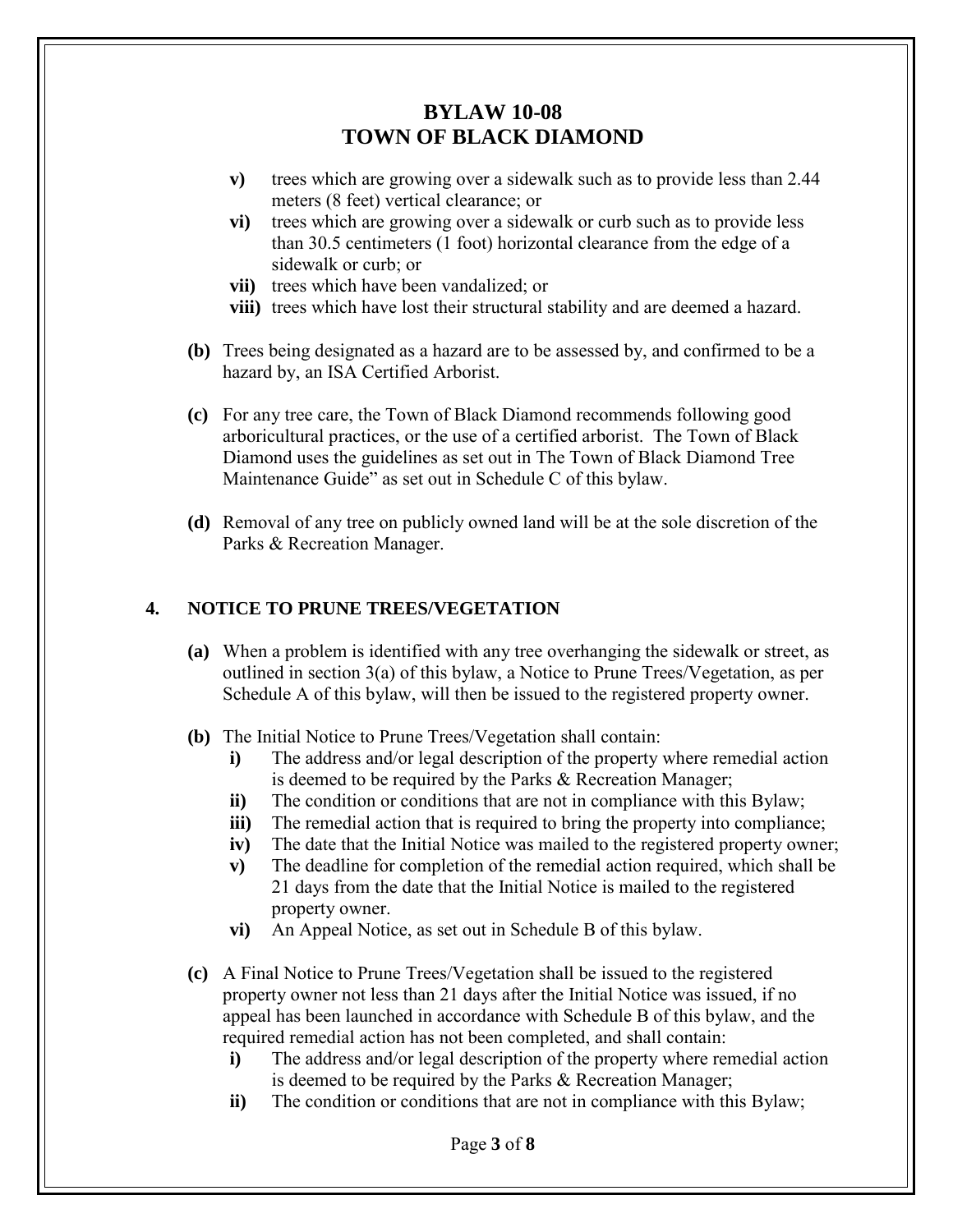- **iii)** The remedial action that is required to bring the property into compliance;
- **iv**) The date that the Initial Notice was mailed to the registered property owner:
- **v)** The date that the Final Notice was mailed to the registered property owner;
- **vi)** The deadline for completion of the remedial action required, which shall be 7 days from the date that the Final Notice is sent to the registered property owner.
- **(d)** In accordance with Section 545 of the Municipal Government Act, if the Final Notice to Prune Trees/Vegetation is not complied with in the time allotted to the property owner, the Town of Black Diamond will perform the necessary work, or hire an appropriate contractor to perform the necessary work. All expenses and costs incurred in the completion of the work will be an amount owing to the Town, and will be placed on the tax roll of the property.

## **5. ENFORCEMENT**

The Town is not required to enforce this bylaw. In deciding whether to enforce this Bylaw, the Town may take into account any practical concerns, including available municipal budget and personnel resources.

### **6. SEVERABILITY**

Each provision of this Bylaw is independent of all other provisions. If any provision is declared invalid for any reason by the Court of competent jurisdiction, all other provisions of this Bylaw shall remain valid and enforceable.

**THIS BYLAW** comes into effect on the date of its **THIRD** and **FINAL READING**.

**READ A FIRST TIME THIS**  $19^{th}$  day of May , A.D., 2010.

 *Original Signed* MAYOR

 *Original Signed* TOWN MANAGER

Page **4** of **8**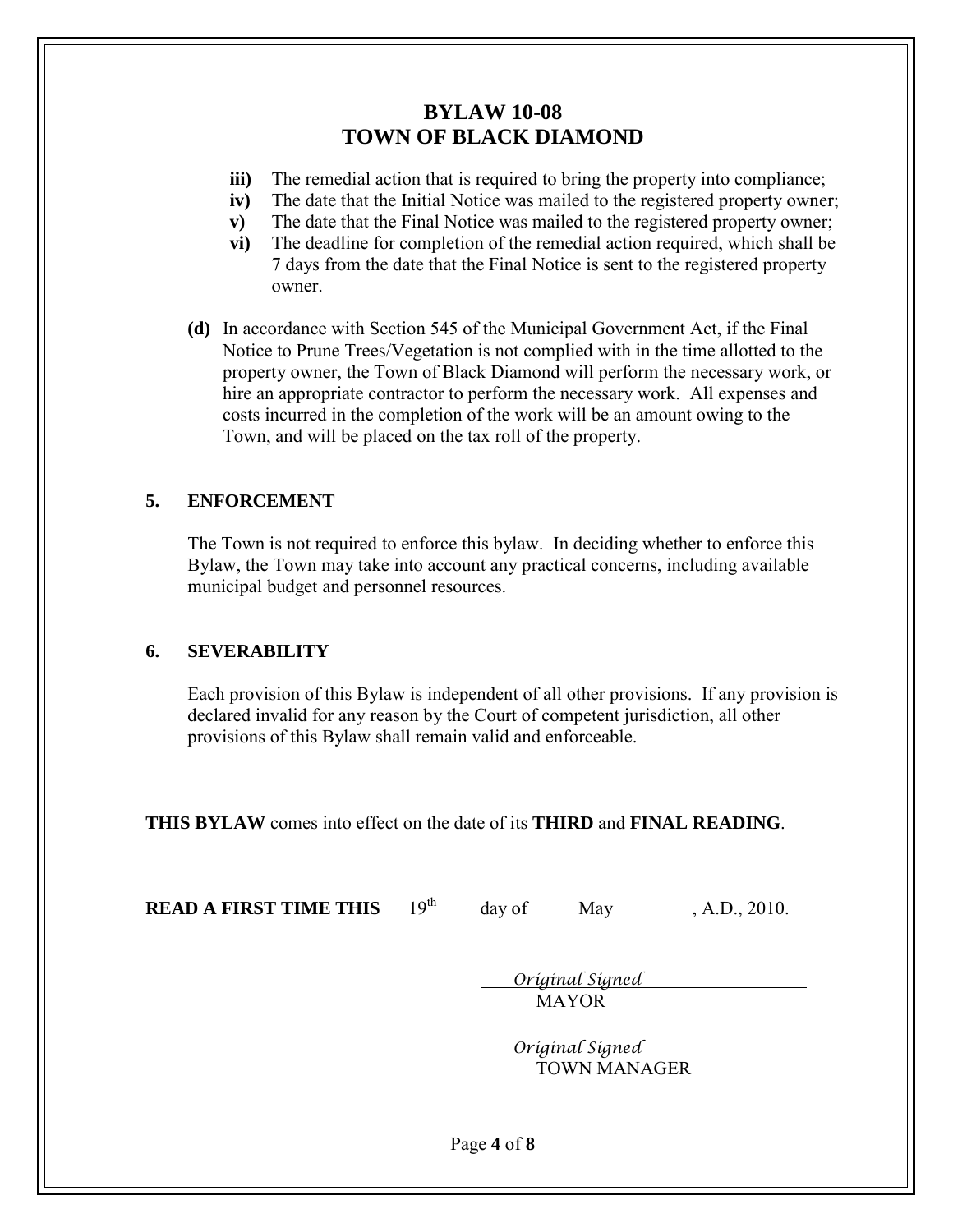**READ A SECOND AND THIRD TIME THIS** 16th day of <u>June</u>, A.D., 2010.

 *Original Signed* MAYOR

 *Original Signed* TOWN MANAGER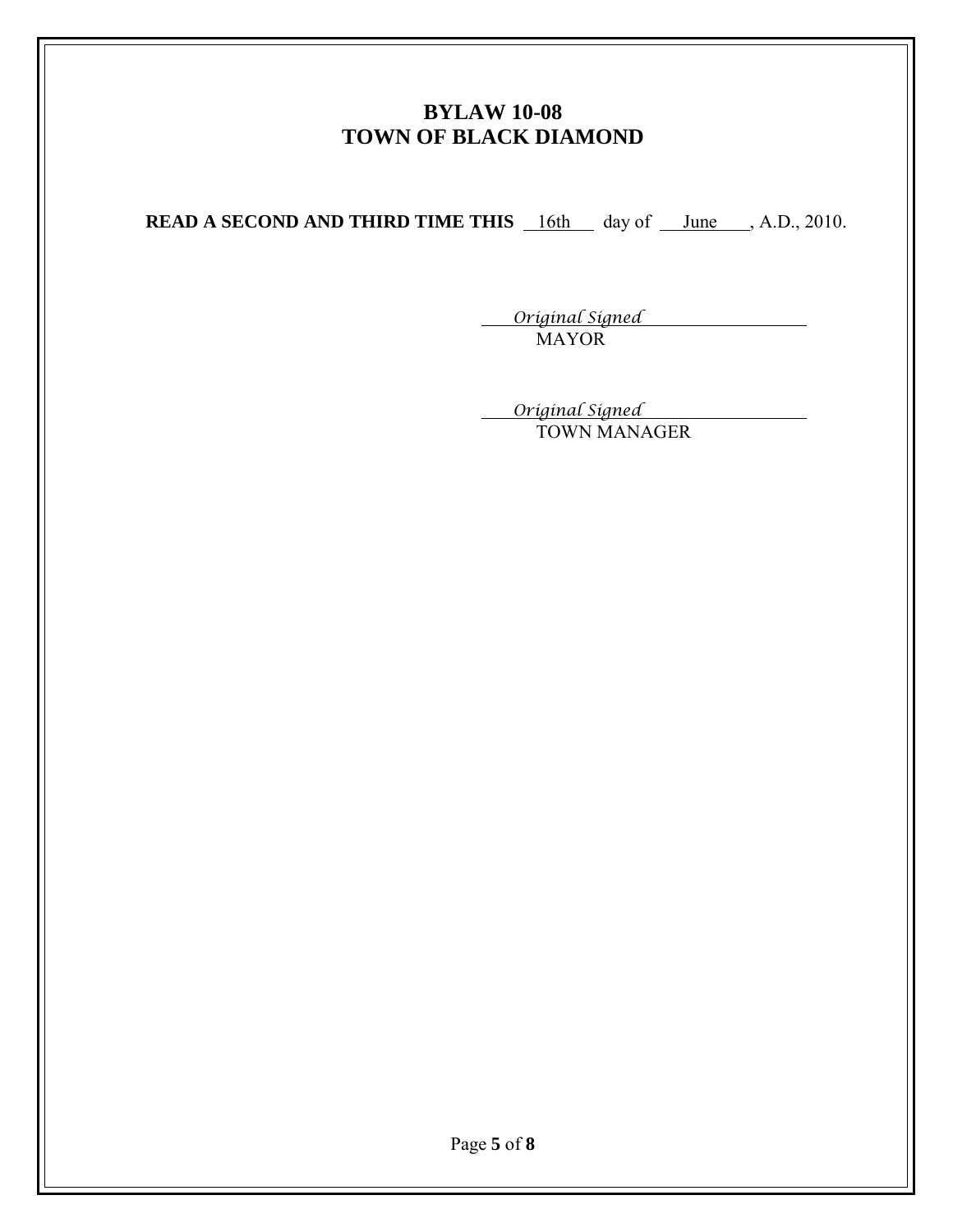

#### **NOTICE TO PRUNE TREES/VEGETATION**

**To:** 

**Mailing Address**:

As a result of the inspection of the property described as:

**Civic / Street Address**:

| $\text{Lot}(s)$ | Block | Plan | Roll |
|-----------------|-------|------|------|
|                 |       |      |      |

on \_\_\_\_\_\_\_\_\_\_\_\_\_\_\_\_\_\_\_\_\_\_\_\_ (inspection date) there are trees/vegetation which interfere with lawful pedestrian or vehicular traffic, or endanger pedestrian/vehicular traffic from branches overhanging municipal property due to the tree or vegetation being dead, terminally diseased or in a hazardous condition/location.

#### **You are therefore ordered to**:

| 545 of the Municipal Government Act. | This action is to be completed by $(21 \text{ days from date})$<br>of Initial Notice) If this notice is not complied with, action will be taken pursuant to Section |
|--------------------------------------|---------------------------------------------------------------------------------------------------------------------------------------------------------------------|
| <b>INITIAL NOTICE</b>                |                                                                                                                                                                     |
|                                      |                                                                                                                                                                     |
| <b>FINAL NOTICE</b>                  |                                                                                                                                                                     |
|                                      |                                                                                                                                                                     |
| File Number: _____________           |                                                                                                                                                                     |

Page **6** of **8**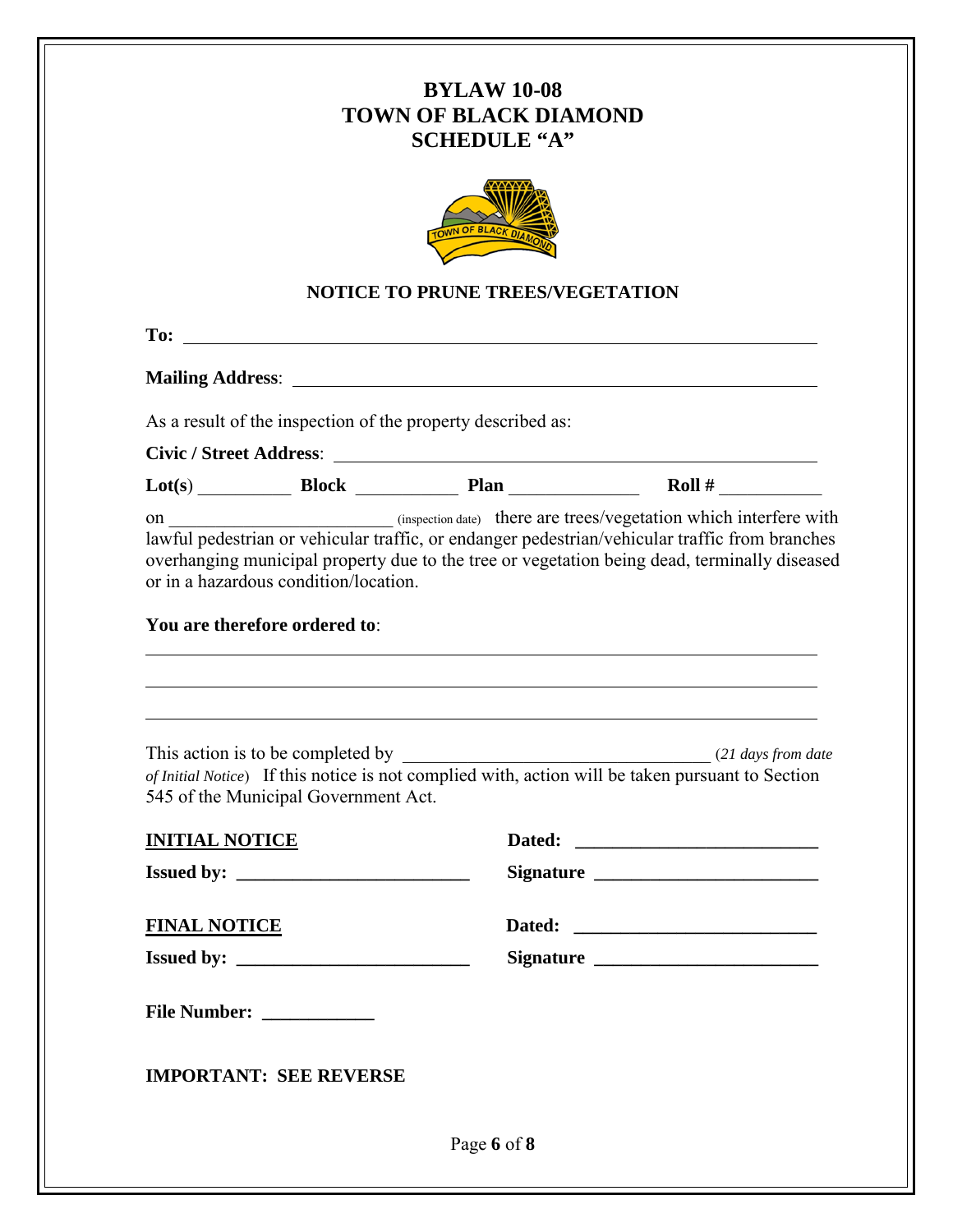## **PROCEDURE FOR REQUESTING A REVIEW OF THE ORDER**

Pursuant to section 547(1) of the Act a person who receives a written order under section 545 may **by written notice** request a review of the order, as per the Appeal form attached as Schedule "B" of this bylaw.

Pursuant to section 547(1)(a) of the Act a written request for a review must be filed **within 14 days** after the date that the order is received.

Requests for review must be received by:

Council Town of Black Diamond Box 10, 301 Centre Avenue W. Black Diamond, AB T0L 0H0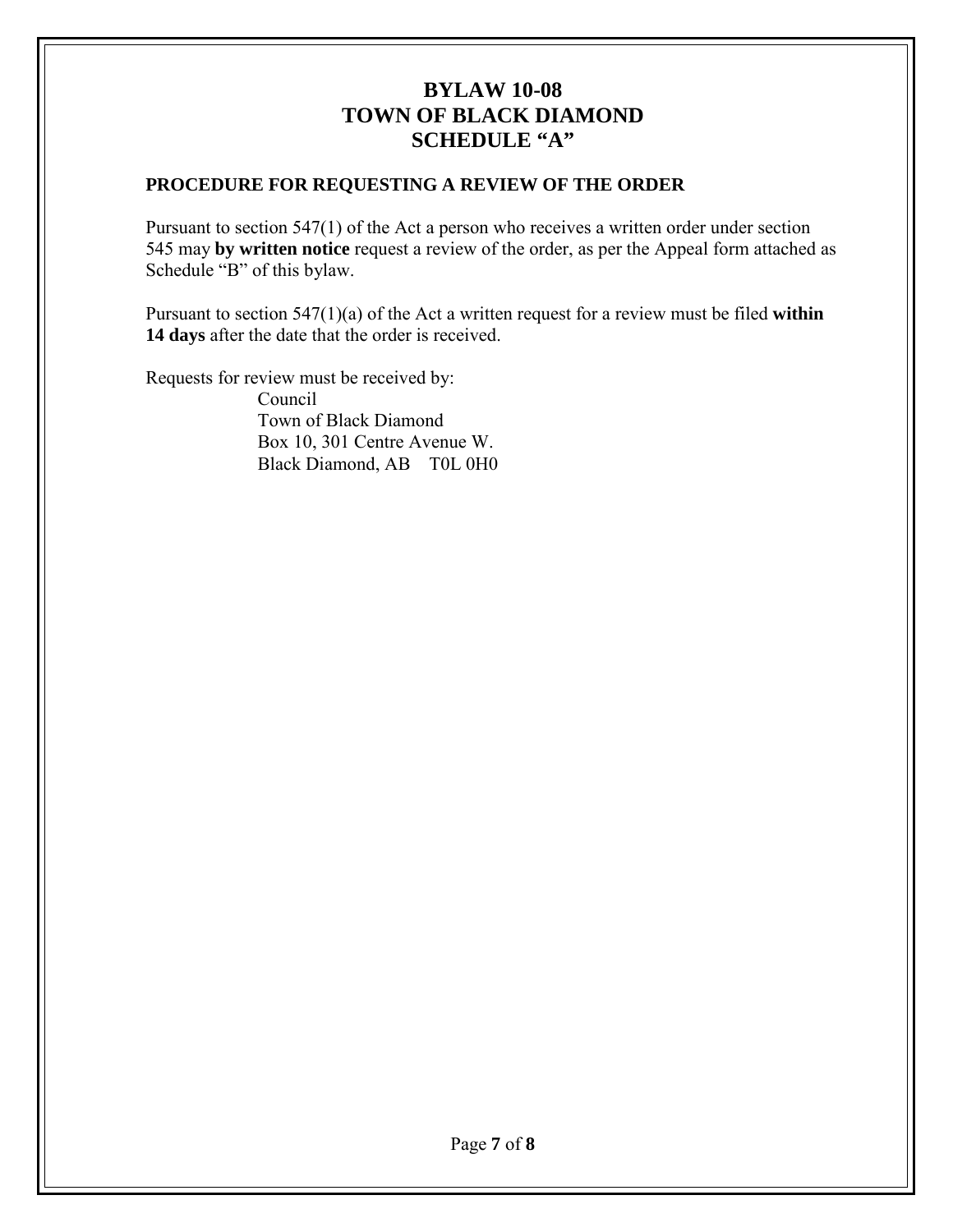#### **APPEAL NOTICE**

(If you want to appeal, you must serve this Appeal Notice by mailing or delivering it to the Council at the Town Office within 14 days after the Notice or Order was mailed)

**DATE:**\_\_\_\_\_\_\_\_\_\_\_\_\_\_\_\_\_\_\_\_\_\_\_\_\_\_\_\_\_\_\_\_\_\_\_\_\_\_\_\_\_\_\_\_\_\_

**TO:** The Council of the Town of Black Diamond 301 Centre Ave. W. PO Box 10 Black Diamond, AB T0L 0H0

I am appealing the Direction or Order dated \_\_\_\_\_\_\_\_\_\_\_\_\_\_\_\_\_\_\_\_\_\_\_\_\_\_

\_\_\_\_\_\_\_\_\_\_\_\_\_\_\_\_\_\_\_\_\_\_\_\_\_\_\_\_\_\_\_\_\_\_\_\_\_\_\_\_\_\_\_\_\_\_\_\_\_\_\_\_\_\_\_\_\_\_\_\_\_\_\_

\_\_\_\_\_\_\_\_\_\_\_\_\_\_\_\_\_\_\_\_\_\_\_\_\_\_\_\_\_\_\_\_\_\_\_\_\_\_\_\_\_\_\_\_\_\_\_\_\_\_\_\_\_\_\_\_\_\_\_\_\_\_\_

\_\_\_\_\_\_\_\_\_\_\_\_\_\_\_\_\_\_\_\_\_\_\_\_\_\_\_\_\_\_\_\_\_\_\_\_\_\_\_\_\_\_\_\_\_\_\_\_\_\_\_\_\_\_\_\_\_\_\_\_\_\_\_

\_\_\_\_\_\_\_\_\_\_\_\_\_\_\_\_\_\_\_\_\_\_\_\_\_\_\_\_\_\_\_\_\_\_\_\_\_\_\_\_\_\_\_\_\_\_\_\_\_\_\_\_\_\_\_\_\_\_\_\_\_\_\_\_

about\_\_\_\_\_\_\_\_\_\_\_\_\_\_\_\_\_\_\_\_\_\_\_\_\_\_\_\_\_\_\_\_\_\_\_\_\_\_\_\_\_\_\_\_\_(*property address*).

Reasons for the appeal are:

(Use a separate sheet if necessary)

\_\_\_\_\_\_\_\_\_\_\_\_\_\_\_\_\_\_\_\_\_\_\_\_\_\_\_\_\_\_\_\_\_ \_\_\_\_\_\_\_\_\_\_\_\_\_\_\_\_\_\_\_\_\_\_\_\_\_\_\_\_\_\_\_\_\_\_\_\_\_ Signature Printed Name

Street Address

Phone Numbers: \_\_\_\_\_\_\_\_\_\_\_\_\_\_\_\_\_\_\_\_\_\_\_\_\_\_\_\_\_\_\_\_\_ Home:\_\_\_\_\_\_\_\_\_\_\_\_\_\_\_\_\_\_\_\_\_\_\_\_\_\_\_\_\_\_\_

Work:\_\_\_\_\_\_\_\_\_\_\_\_\_\_\_\_\_\_\_\_\_\_\_\_\_\_\_\_\_\_\_\_

**NOTE**: ONLY appeals filed WITHIN THE 14 DAY PERIOD will be heard by Town Council. You will be notified by mail of the date of the hearing.

Page **8** of **8**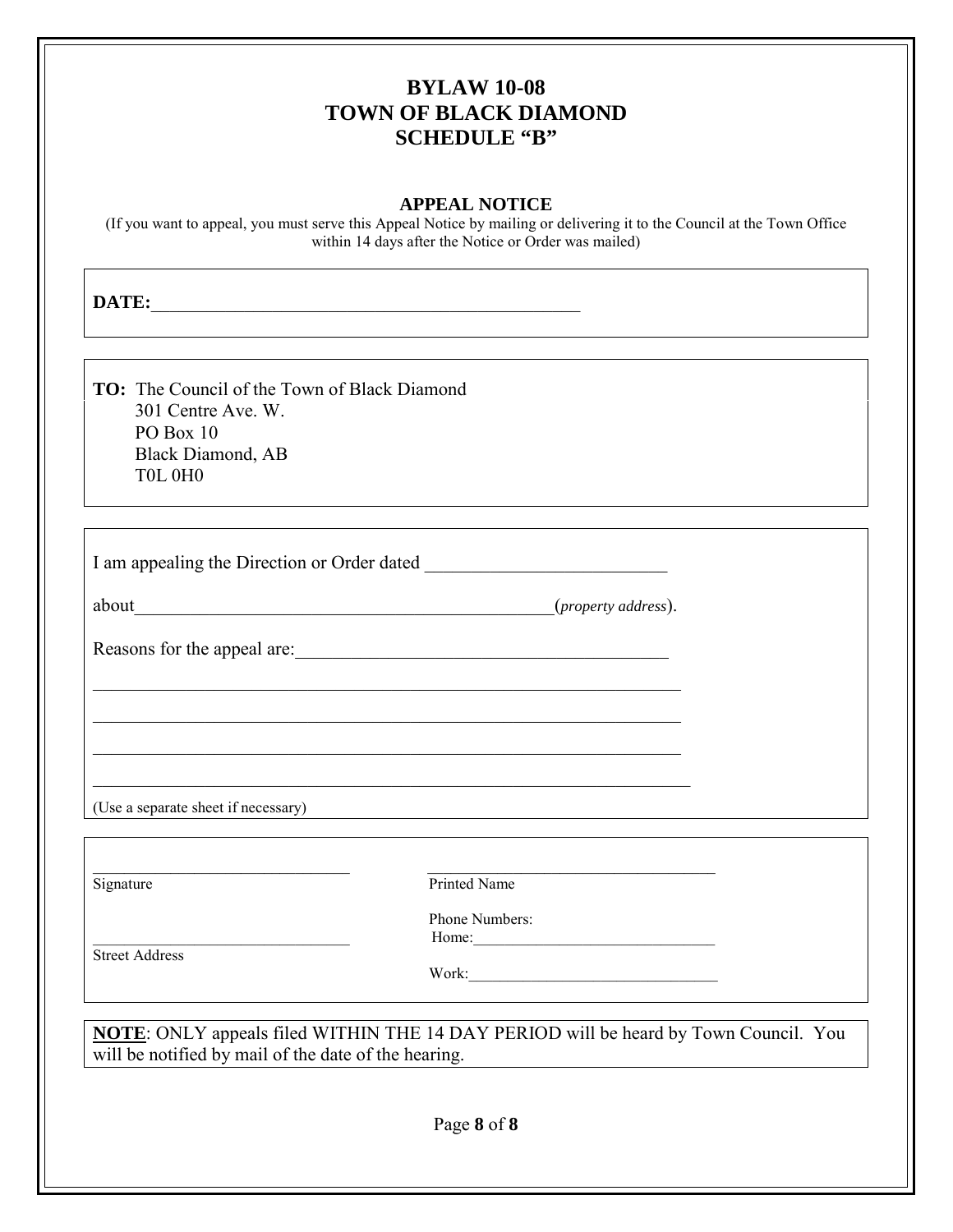# **TOWN OF BLACK DIAMOND**

# Tree Maintenance Guide



Town of Black Diamond Parks & Recreation Department Box 10 Black Diamond Phone (403) 933-5272 • Fax (403) 933-5865 "Serving our Community"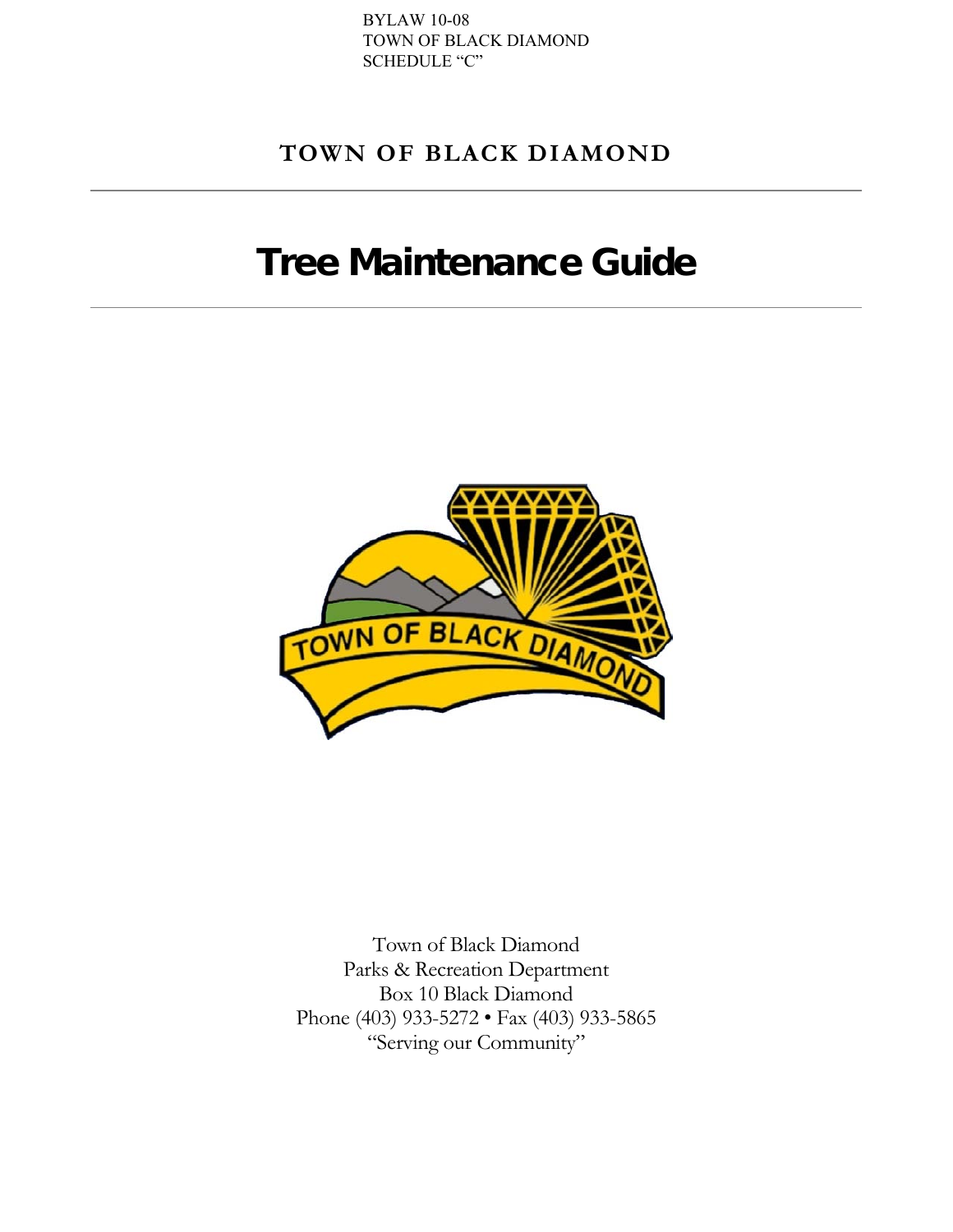# Introduction

|          | REES               |
|----------|--------------------|
| $\infty$ | Preserve and       |
|          | protect aesthetics |
| $\infty$ | Prevent erosion    |
|          | of topsoil         |
| ೧೪       | Decrease air       |
|          | born pollutants    |
| ೧೪       | Moderate           |
|          | climate            |
| ෬        | Community          |
|          | identity           |
| ೧೪       | Increase           |
|          | property values    |
| ෬        | Provides natural   |
|          | habitat            |
| ೧೪       | Buffers noise      |
|          | and unsightly      |
|          | obstructions       |
| ೧೪       | Provide shade      |
|          | and privacy        |

Proper maintenance is essential in developing a tree with a strong structure and desirable form.

The Town of Black Diamond recognizes the substantial economic, environmental and aesthetic importance of its tree inventory. It also recognizes that the maintenance of trees is necessary to optimize the amount of tree cover on public lands. Trees help to preserve and protect aesthetic and scenic beauty while preventing erosion of topsoil and protecting against flood hazards and the risk of stream bank erosion. Through physiological processes, trees counteract the pollutants in the air; protect against high winds, and maintain the climatic balance. Their shape and size provide shade as well as privacy. In addition, trees provide habitat to a variety of wildlife species, and protect valuable historical and community assets. Studies have shown that trees increase commercial and residential property values.

Proper pruning techniques and removal procedures will contribute to the overall aesthetic appearance and health of urban trees. The following guidelines are intended to assist residents and the municipality in achieving standard pruning and removal practices for the Town of Black Diamond. The standards and guidelines follow closely, those of the International Society of Arboriculture and those of the National Arborist Association.

# Pruning Young Trees

Trees that receive the appropriate pruning measures while they are young will require little corrective pruning when they mature.



Figure: 1.1

# Cutting Guidelines

Where and how you make the cut is critical to a tree's response in growth and wound closure. Pruning should be applied with good judgement in order to maintain, as much as possible, the natural form of the tree. Pruning cuts should be made just outside the branch collar. Each cut should be made carefully, at the correct location, leaving a smooth surface with no jagged edges or torn bark (Figures 1.1). Hand pruning shears, lopping shears or pruning saws are acceptable tools for pruning. **Topping is not considered an acceptable pruning technique.**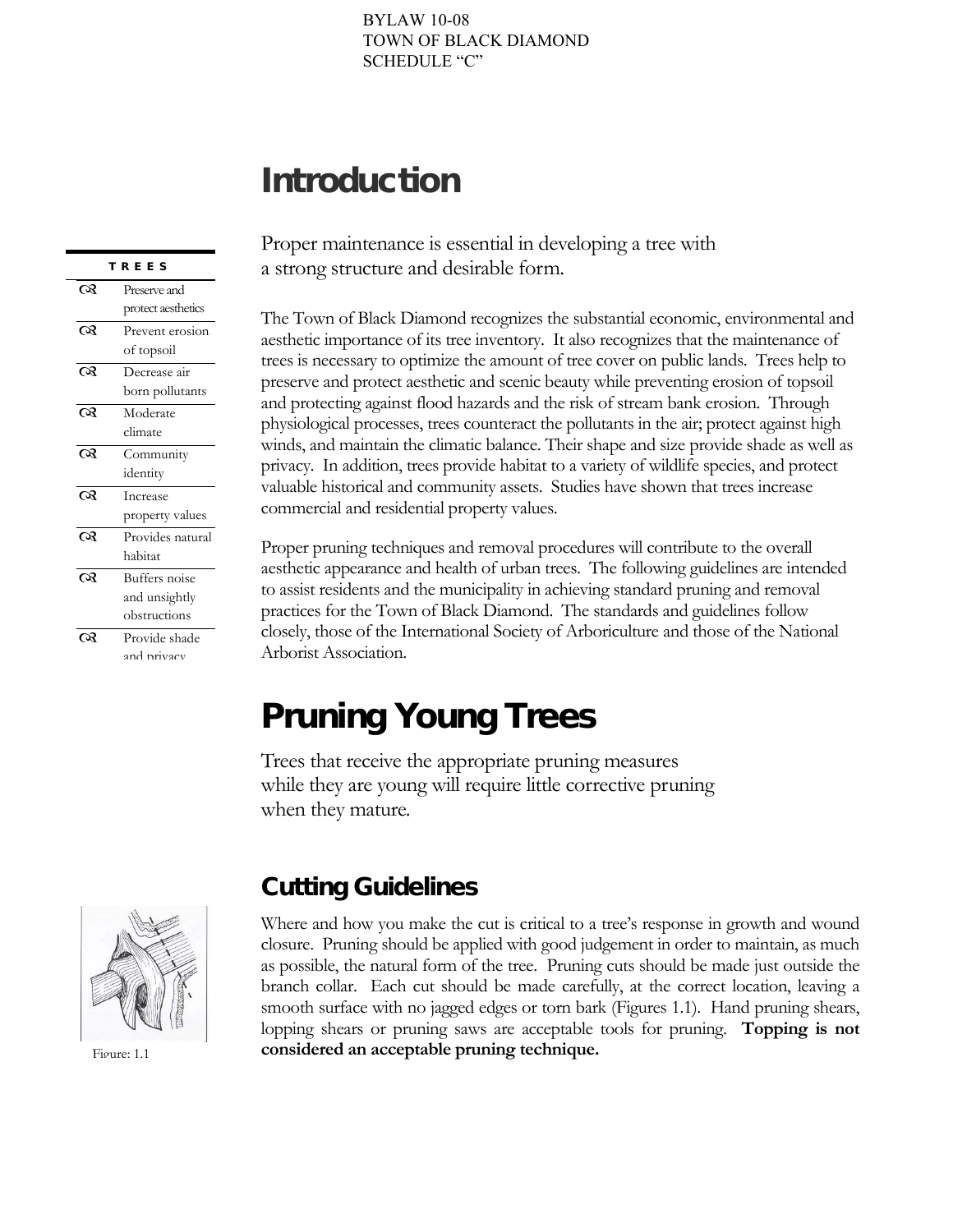### Cutting technique

Large or heavy limbs should be removed using three cuts. The first cut undercuts the limb one or two feet out from the parent branch or trunk. A properly made undercut will eliminate the chance of the branch peeling or tearing bark as it is removed. The second cut is the top cut which is usually made slightly further out from the limb than the undercut. The third cut is to remove the stub (Figure 1.2).

Wound dressing is not recommended.

## Rules of Thumb

Avoid removing the tip of the dominant leader on young trees. Secondary branches that outgrow the leader should be removed.

If two branches develop from apical buds at the tip of the same stem, they will form **co-dominant** branches (Figure 1.3). It is usually best if one is removed when the tree is young.

If there is **included bark** (Figure 1.4) within crotches or co-dominant limbs, the branch attachment may be weakened and such branches are preferably removed.





On large-growing trees (except whorl-branching conifers) branches that are more than 1/3 the diameter of the trunk should be well-spaced along the trunk (at least 18 inches apart). Avoid allowing two scaffold branches to arise one above the other on the same side of the tree (Figure 1.5). Maintain one third the foliage on branches arising in the lower 2/3 of the tree. For individual limbs, leave lower and inside branches along the limb so that the limb can develop taper and that stress can be evenly distributed.

# Clearance Standards

The height of the lowest scaffold limb must follow standards for Street Trees as designated by the Town of Black Diamond. Select main branches to give radial distribution.

The lowest branch extending over public sidewalks must be no less than 2.44 meters (8 feet) in vertical alignment and no less 30.5 centimeters (1 foot) horizontal alignment beyond the outside edges of the sidewalk.



Fioure: 1.2



Figure: 1.5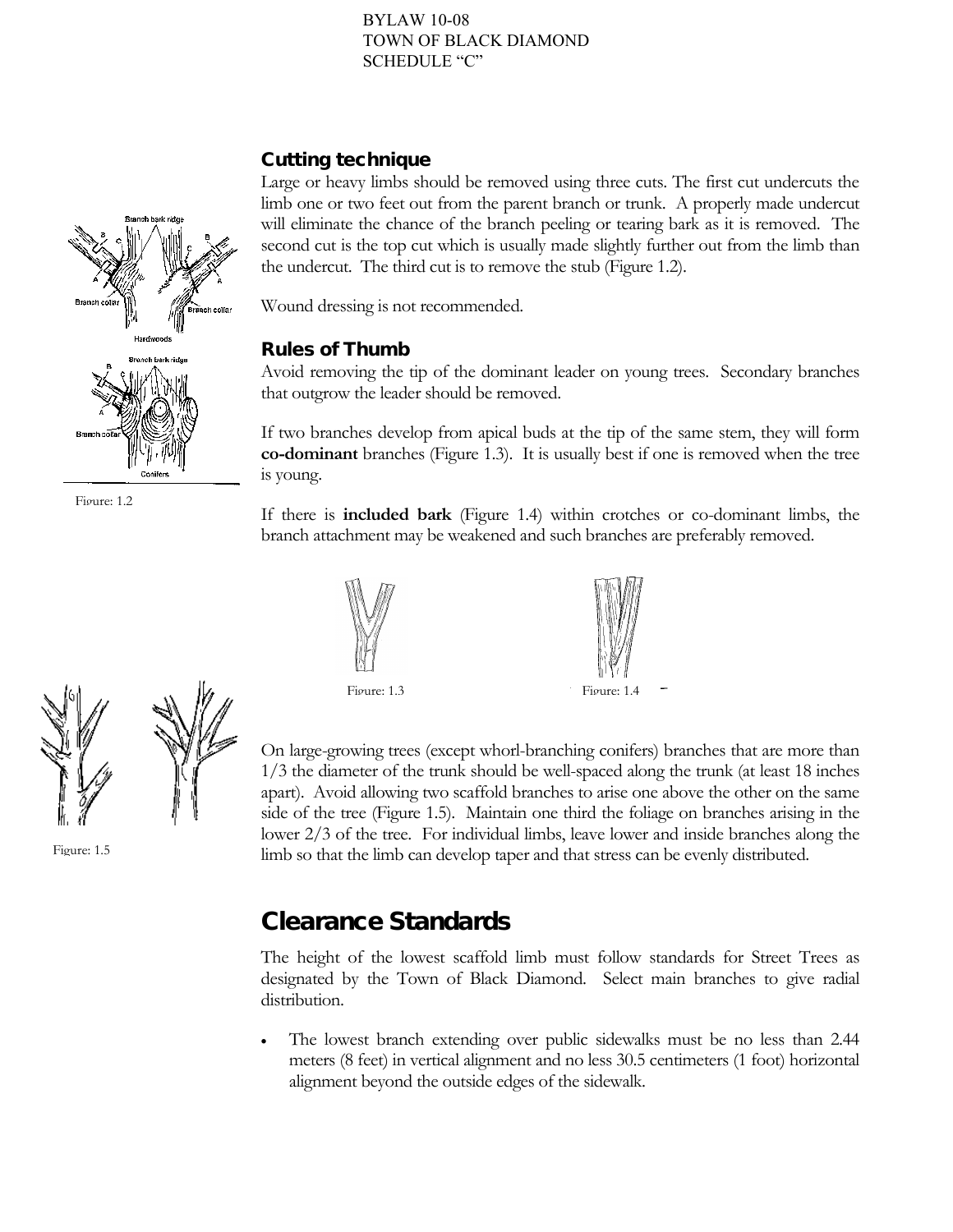- The lowest branch reaching over a roadway or alley must have no less than 4.27 meters (14 feet) in vertical clearance as measured at the curb line.
- Trees along public trail systems and walkways must have no less than 2.44 meters (8 feet) vertical clearance and no less than 30.5 centimeters (1 foot) horizontal clearance beyond each edge of the trail or path.

# Pruning Mature Trees

Pruning should be done with an understanding of how the tree responds to each cut. Improper pruning can cause damage that will last for the life of the tree.

# Cutting Guidelines

For mature trees, the most common reasons for pruning of Town trees include removal of dead, weak, or diseased branches, removal of crowded or rubbing limbs, and the elimination of hazards. Avoid heavy thinning of mature trees, where appropriate. The various pruning methods used by Arborist's include thinning (Crown thinning), dead wooding (Crown cleaning), shaping (Crown cleaning, Crown reduction), and elevating (Crown raising). Crown Raising is the most common type of clearance pruning. These are the techniques recommended on all trees. **Topping is not considered an acceptable pruning technique**. Spikes are not to be used to climb trees.

#### Crown Cleaning

The removal of dead, dying, diseased, crowded, weakly attached and low-vigor branches from the crown of a tree (Figure: 2.1).

### Crown Thinning

The selective removal of branches to increase light penetration, and air movement through the crown. Thinning opens the foliage of a tree, reduces weight on heavy limbs, and helps retain the tree's natural shape (Figure: 2.2).

#### Crown Raising

Removal of the lower branches from a tree (Figure: 2.3) in order to provide clearance for buildings, vehicles, signage and pedestrians.

#### Methods of Pruning

- Crown cleaning
- Crown thinning
- Crown raising
- Crown reduction
- Side pruning
- Drop Crotch pruning



Figure: 2.1



Figure: 2.2





Figure: 2.3

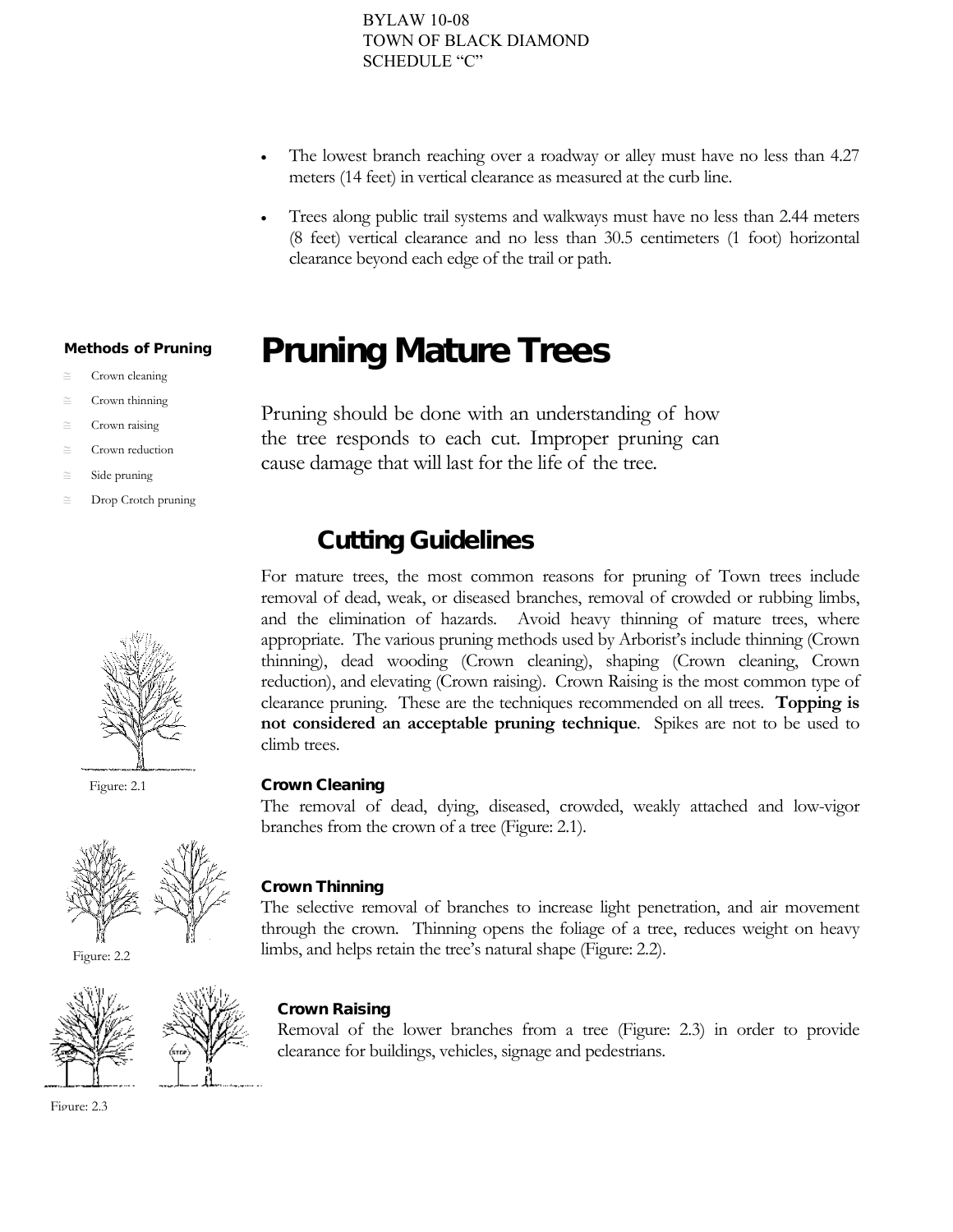#### Crown Reduction

#### **ANSI A300 STANDARDS**

- Proper cuts will be made
- Spikes will not be used to climb
- No more than  $1/4$ (25%) of the live foliage of the canopy or individual limbs will be removed in any one season
- At least  $1/3$  the foliage will remain evenly distributed in the lower 2/3 of the canopy, after pruning is complete



Figure: 2.6

Reduces the size of a tree. This is usually best accomplished by pruning back the leaders and branch terminals to lateral branches that are large enough to assume the terminal roles (at least 1/3 the diameter of the cut stem)

#### Rules of thumb

Size, species, age, and pruning objectives should be taken into account when determining the amount of live tissue that should be removed. For mature trees, no more than one quarter of a tree's leaf bearing crown should be removed.

Avoid pruning during periods of active transmission of some tree diseases or insects.

Elm trees have a pruning ban while tree is actively growing, dormant (winter) pruning only. When controlling diseases on Genus Prunus trees e.g. chokecherry or Mayday watch for Fire Blight or Black Knot, prune when the tree is dormant, clean all pruning tools in a bleach solution immediately after pruning (1 part bleach to 9 parts water) & dispose of wood immediately (burn or buried) to prevent further spread of the fungus.

#### Cutting technique

Large or heavy limbs should be removed using three cuts. The first cut undercuts the limb one or two feet out from the parent branch or trunk. A properly made undercut will eliminate the chance of the branch peeling or tearing bark as it is removed. The second cut is the top cut which is usually made slightly further out from the limb than the undercut. The third cut is to remove the stub. Refer to Figure: 2.6. Wound dressing is not recommended.

#### When not to prune

If your tree has power lines running near or thru it contact Fortis to have the tree trimmed. More than 25% of electrical interruptions are created by trees.

#### Why Hire an Arborist?

An Arborist is a trained specialist who is equipped to provide proper care for your tree, from identifying health problems, repairing damage from wind or recommending types of trees & proper planting locations. Pruning and removal of trees can be dangerous and should only be done by someone who is trained & has the proper equipment. If a ladder or chainsaw is needed to reach or perform your pruning cuts, it is best to hire an arborist, as the majority of accidents occur when working with chainsaws or on ladders with untrained people.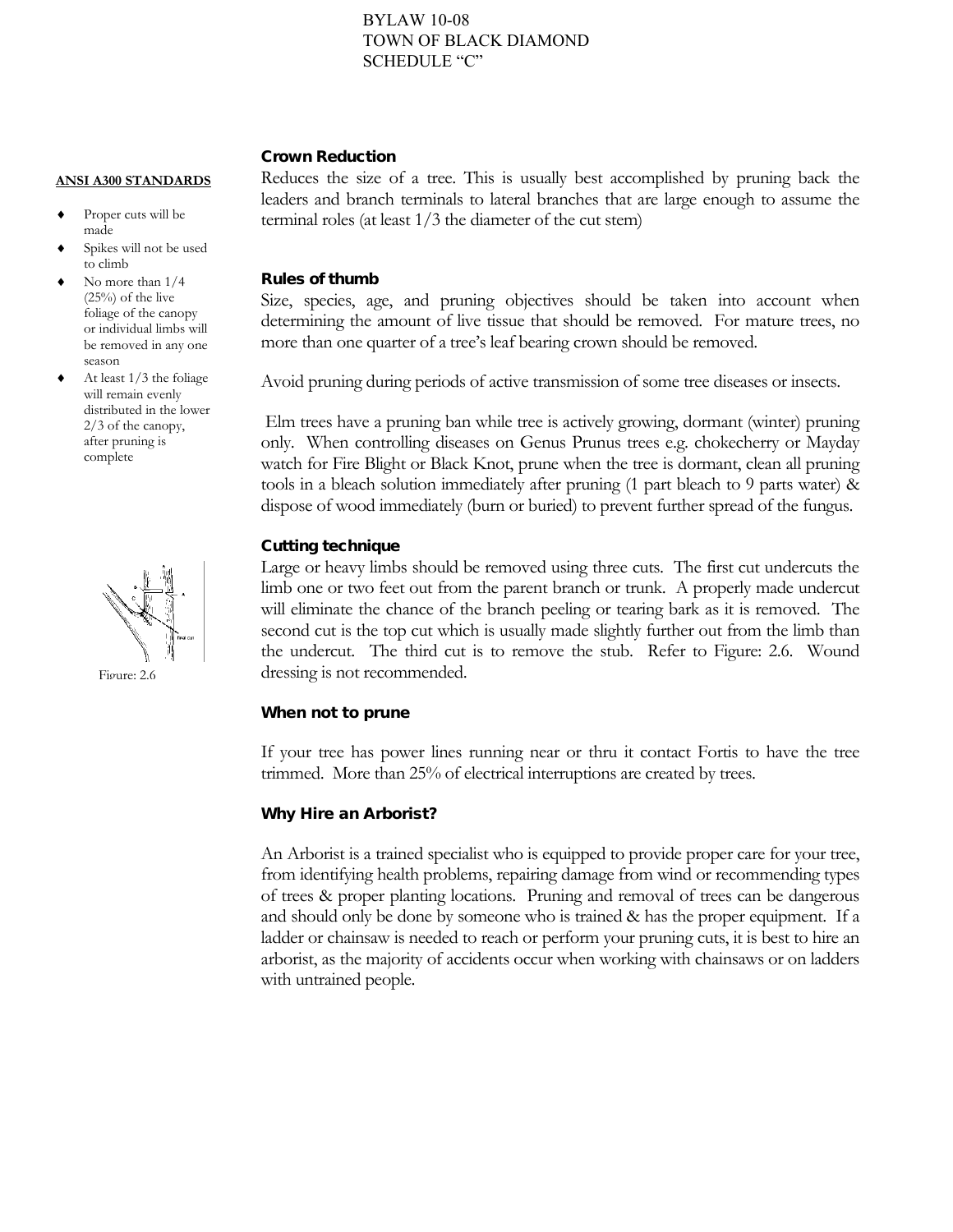#### Which Arborist to hire?

When hiring an Arborist – check their qualifications, are they certified, ask for proof of insurance, do they have any references, and it is recommended to get more than one estimate. Be wary of people going door to door – most reputable companies are usually too busy to solicit work this way. Good arborists will perform only acceptable practices, they will usually have you sign a contract, read it – make sure the job is complete. E.g. Does it include cleanup, when will it be started and completed, if additional work is required what will be the cost per hour.

# Removal of Trees

The successful removal of a tree is a delicate and dangerous task requiring highly skilled professionals.

# Procedure for Removal

The removal of municipally owned trees is at the sole discretion of the Parks & Recreation Manager but will be considered if: The tree is dead or dying; if it represent a hazard to life or property; if it is causing an obstruction that is impossible to correct through pruning; if it is crowding and causing harm to other trees; and/or if it is to be replaced by a more suitable specimen. Occasionally, in certain instances, live trees may be removed when they interfere with, buildings, driveways, utility wires or in an area where new construction may require it. Trees that are located on private property are at the discretion of the homeowner – however, if the tree is growing into power lines, contact Fortis for removal or pruning.

#### **Technique**

For a standard removal, stumps should be cut as flush as possible to the ground line.

All brush and wood waste should be chipped and/or disposed of.

Removal of large trees on personal property – due to the inherent danger of the tree falling, using a Certified Arborist is strongly recommended.